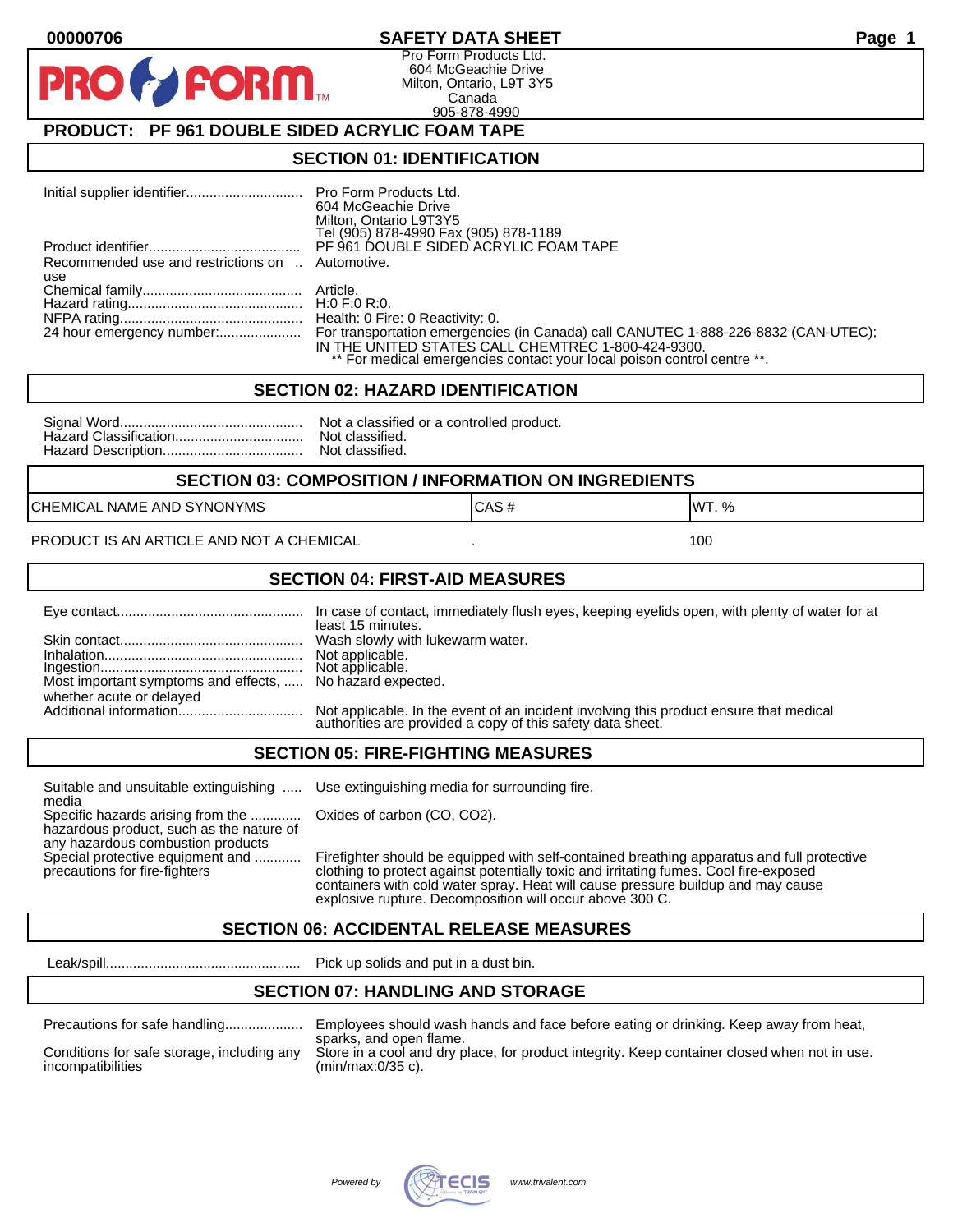## **PRODUCT: PF 961 DOUBLE SIDED ACRYLIC FOAM TAPE**

#### **SECTION 08: EXPOSURE CONTROLS / PERSONAL PROTECTION**

| <b>INGREDIENTS</b>               | TWA | <b>ACGIH TLV</b><br>STEL                                                                                                          | IPEL | <b>OSHA PEL</b><br>STEL                                                                                                                                                    | <b>NIOSH</b><br>IREL |
|----------------------------------|-----|-----------------------------------------------------------------------------------------------------------------------------------|------|----------------------------------------------------------------------------------------------------------------------------------------------------------------------------|----------------------|
|                                  |     | Not applicable.<br>Not applicable.<br>Not applicable.<br>Wear adequate protective clothes.<br>Safety boots per local regulations. |      | Educate and train employees on the safe use and handling of the product. Employees<br>should wash their hands and face before eating, drinking, or using tobacco products. |                      |
| Appropriate engineering controls |     | General ventilation.                                                                                                              |      |                                                                                                                                                                            |                      |

## **SECTION 09: PHYSICAL AND CHEMICAL PROPERTIES**

|                                                | Tape.                                                             |
|------------------------------------------------|-------------------------------------------------------------------|
|                                                | Various colours. (Prolonged storage may lead to discolouration.). |
|                                                | Slight.                                                           |
|                                                | Not applicable.                                                   |
| Vapour pressure (mm Hg)                        | Not applicable.                                                   |
|                                                | Not applicable.                                                   |
|                                                | Not applicable.                                                   |
| Relative Density (Specific Gravity)            | No data.                                                          |
| Melting / Freezing point (deg C)               | Not applicable.                                                   |
|                                                | Insoluble.                                                        |
| Initial boiling point / boiling range (deg C). | Not applicable.                                                   |
|                                                | Not applicable.                                                   |
| Flash point (deg C), method                    | Not applicable.                                                   |
| Auto ignition temperature (deg C)              | Not applicable.                                                   |
| Upper flammable limit (% vol)                  | Not applicable.                                                   |
| Lower flammable limit (% vol)                  | No Data.                                                          |
| Partition coefficient - n-octanol/water        | No data.                                                          |
|                                                | No data.                                                          |
|                                                | No data.                                                          |

## **SECTION 10: STABILITY AND REACTIVITY**

| Conditions to avoid, including static  Keep away from heat.<br>discharge, shock or vibration<br>Hazardous decomposition products Oxides of carbon (CO,CO2). | Stable at normal temperatures and pressures.<br>Avoid heat, sparks and flames.<br>Possibility of hazardous reactions Will not occur under normal temperature and pressure. |
|-------------------------------------------------------------------------------------------------------------------------------------------------------------|----------------------------------------------------------------------------------------------------------------------------------------------------------------------------|
|                                                                                                                                                             |                                                                                                                                                                            |

# **SECTION 11: TOXICOLOGICAL INFORMATION**

| <b>INGREDIENTS</b>          |                                                      | ILC50                                                                                   | LD50 |
|-----------------------------|------------------------------------------------------|-----------------------------------------------------------------------------------------|------|
| Effects of chronic exposure | Not expected to pose any hazards.<br>Not applicable. | occupational hygiene adhered to, risks are improbable. May cause mechanical irritation. |      |
|                             |                                                      |                                                                                         |      |

## **SECTION 12: ECOLOGICAL INFORMATION**

Persistence and degradability................... Not available.

## **SECTION 13: DISPOSAL CONSIDERATIONS**

and methods of disposal, including any contaminated packaging

Information on safe handling for disposal . Dispose of waste in accordance with all applicable Federal, Provincial/State and local